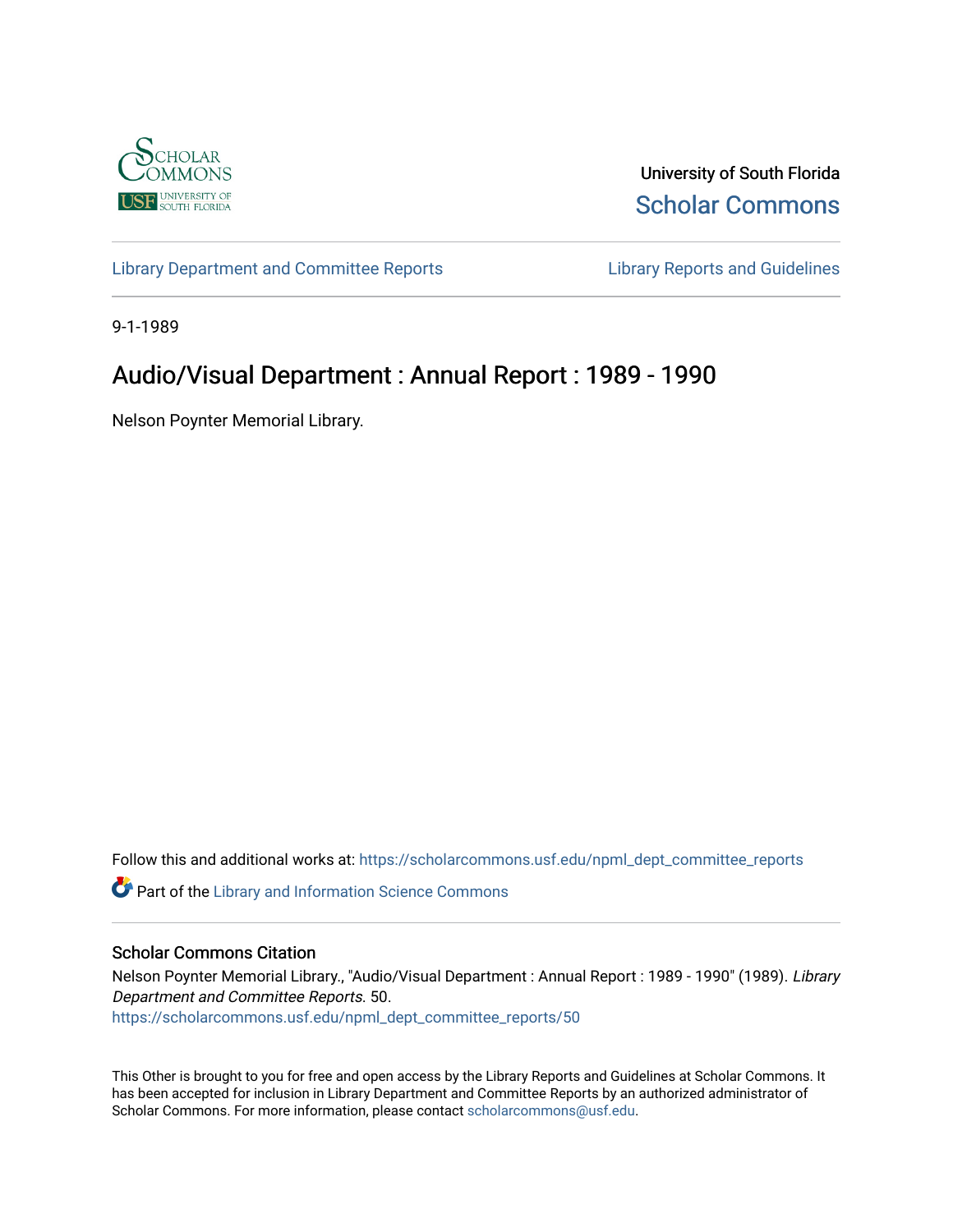#### NELSON POYNTER MEMORIAL LIBRARY

### INSTRUCTIONAL MEDIA STATISTICS FOR 1989/90 & 1988/89

**SERVICES** 

CURRENT YR 1989/90 PREVIOUS YR 1988/89

| Equipment Delivery & Set up      | 2,049 | 2,150 |
|----------------------------------|-------|-------|
| Film and Video Showing           | 275   | 293   |
| Photography                      | 74    | 70    |
| Video duplication                | 172   | 143   |
| Live Video Recording             | 217   | 435   |
| <b>Broadcast Video Recording</b> | 45    | 290   |
| <b>Audio Recording</b>           | 152   | 192   |
| <b>Audio Duplications</b>        | 297   | 297   |
| <b>Films Acquired</b>            | 163   | 227   |
| <b>Videotapes Acquired</b>       | 122   | 116   |
| ID's Taken                       | 1,281 | 1,604 |
| <b>Transparency Production</b>   | 1,256 | 1,333 |
| <b>Other Media Production</b>    | 45    | 46    |
| Items placed on reserve          | 276   | 242   |
| AV Reference                     | 1,518 | 1,593 |
|                                  |       |       |
|                                  |       |       |
|                                  |       |       |
|                                  |       |       |

| <b>SERVICES TOTAL</b>        | 7,942                                | 9,031  |
|------------------------------|--------------------------------------|--------|
| <b>DEPARTMENT TOTAL</b>      | 30,527                               | 28,308 |
|                              |                                      |        |
|                              |                                      |        |
| <b>PREVIOUS YEARS TOTALS</b> |                                      |        |
|                              | A DISPONSIBILITY OF CHRISTIAN CHARGE |        |

| 27,591 |
|--------|
| 27,648 |
| 21,097 |
|        |